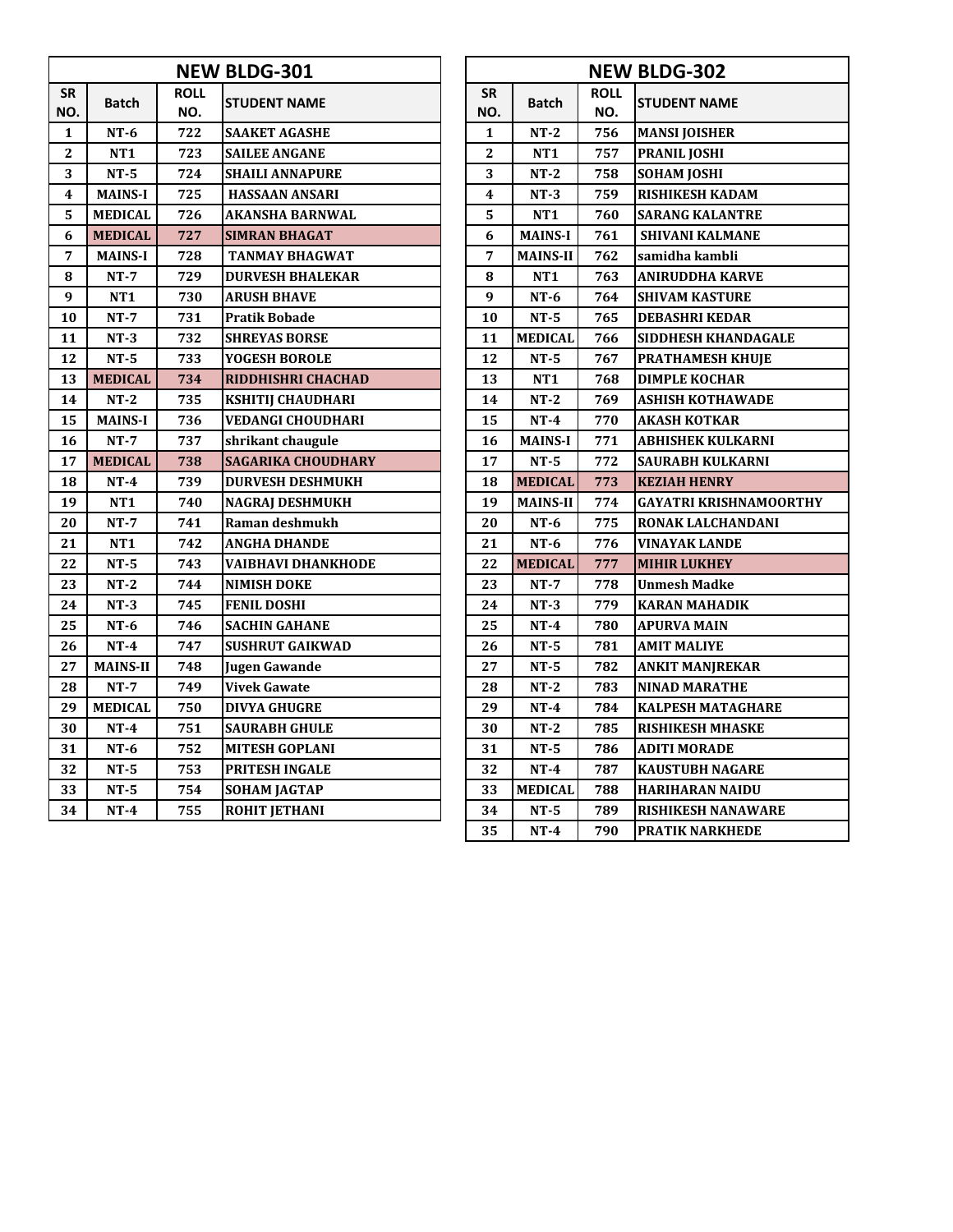|                  |                 |                    | <b>NEW BLDG-201</b>         | <b>NEW BLDG-402</b>     |                 |                    |                           |  |  |
|------------------|-----------------|--------------------|-----------------------------|-------------------------|-----------------|--------------------|---------------------------|--|--|
| <b>SR</b><br>NO. | <b>Batch</b>    | <b>ROLL</b><br>NO. | <b>STUDENT NAME</b>         | SR <sub>NO</sub> .      | <b>Batch</b>    | <b>ROLL</b><br>NO. | <b>STUDENT NAME</b>       |  |  |
| $\mathbf{1}$     | $NT-4$          | 791                | <b>VIHANG NATU</b>          | $\mathbf{1}$            | $NT-6$          | 831                | <b>AKHILESH THOMBARE</b>  |  |  |
| $\boldsymbol{2}$ | <b>MEDICAL</b>  | 792                | <b>SEJAL NEVREKAR</b>       | $\mathbf{2}$            | $NT-7$          | 832                | Kaustubh ubale            |  |  |
| 3                | $NT-4$          | 793                | <b>SANKALP NILEKAR</b>      | 3                       | <b>MAINS-II</b> | 833                | <b>SHRADDHA THYAGARA</b>  |  |  |
| 4                | $NT-7$          | 794                | <b>PARTH PATIL</b>          | $\overline{\mathbf{4}}$ | $NT-3$          | 834                | <b>DHRUVI VADALIA</b>     |  |  |
| 5                | $NT-3$          | 795                | <b>GIRISH PATIL</b>         | 5                       | $NT-4$          | 835                | <b>SARTHAK VAGE</b>       |  |  |
| 6                | $NT-2$          | 796                | <b>MANSI PATIL</b>          | 6                       | <b>MAINS-II</b> | 836                | Vignesh verma             |  |  |
| $\overline{7}$   | $NT-3$          | 797                | <b>MITRESH PATIL</b>        | $\overline{7}$          | $NT-5$          | 837                | <b>RUTUJA VAZE</b>        |  |  |
| 8                | $NT-2$          | 798                | <b>RAJAT PATIL</b>          | 8                       | $NT-4$          | 838                | <b>NINAD WADODE</b>       |  |  |
| $\boldsymbol{9}$ | $NT-6$          | 799                | <b>SALONI PATIL</b>         | $\boldsymbol{9}$        | $NT-5$          | 839                | <b>ARPITA WAGULDE</b>     |  |  |
| 10               | <b>MAINS-II</b> | 800                | Tejsh patil                 | 10                      | $NT-4$          | 840                | <b>SOHAM WAGHMARE</b>     |  |  |
| 11               | $NT-7$          | 801                | Tejsh Rameshwar patil       | 11                      | $NT-2$          | 841                | <b>TEJAS WANI</b>         |  |  |
| 12               | $NT-3$          | 802                | YOGESH PATIL                | 12                      | <b>MAINS-I</b>  | 842                | <b>MAYUR WANVE</b>        |  |  |
| 13               | $NT-3$          | 803                | <b>PRANAV PAWAR</b>         | 13                      | $NT-7$          | 843                | saurabh yeola             |  |  |
| 14               | $NT-5$          | 804                | YOGENDRASINGH PAWAR         | 14                      | <b>MEDICAL</b>  | 844                | <b>AHMED KHATIB</b>       |  |  |
| 15               | <b>NT1</b>      | 805                | <b>KOUSTUBH PHALAK</b>      | 15                      | <b>MEDICAL</b>  | 845                | <b>AKANKSHA SINGH</b>     |  |  |
| 16               | $NT-3$          | 806                | <b>RAHUL RANGANATHAN</b>    | 16                      | <b>MAINS-II</b> | 846                | <b>ANIRUDDHA GAJARE</b>   |  |  |
| 17               | $NT-3$          | 807                | <b>SWANAND RAJE</b>         | 17                      | <b>MAINS-I</b>  | 847                | <b>APURVESH BHANGALE</b>  |  |  |
| 18               | $NT-5$          | 808                | <b>JAY RAJPUT</b>           | 18                      | NT1             | 848                | <b>ARIJIT CHAKRABORTY</b> |  |  |
| 19               | $NT-5$          | 809                | <b>SAAYLI RANE</b>          | 19                      | $NT-2$          | 849                | arjun banerjee            |  |  |
| 20               | <b>NT1</b>      | 810                | <b>DHRUBAJYOTI RAY</b>      | 20                      | <b>MEDICAL</b>  | 850                | <b>ANEES JOHNSON</b>      |  |  |
| 21               | $NT-4$          | 811                | <b>ADITYA SABLE</b>         | 21                      | <b>NT1</b>      | 851                | <b>ATHARVA KAMAT</b>      |  |  |
| 22               | <b>MEDICAL</b>  | 812                | <b>NISHIT SAVLA</b>         | 22                      | <b>MEDICAL</b>  | 852                | <b>SONIKA KAUR BINDRA</b> |  |  |
| 23               | $NT-3$          | 813                | <b>ABHISHEK SAKHARKAR</b>   | 23                      | <b>NT1</b>      | 853                | <b>CHAITRAVI MORE</b>     |  |  |
| 24               | $NT-6$          | 814                | <b>VEDANT SALUNKE</b>       | 24                      | $NT-4$          | 854                | <b>CHINMAY GURJAR</b>     |  |  |
| 25               | $NT-5$          | 815                | <b>SALONI SALVI</b>         | 25                      | NT1             | 855                | <b>CHINMAY RANE</b>       |  |  |
| 26               | <b>MAINS-II</b> | 816                | <b>SHREERAJ SANAP</b>       | 26                      | <b>MAINS-I</b>  | 856                | <b>CHIRAG PATIL</b>       |  |  |
| 27               | <b>MEDICAL</b>  | 817                | <b>VAIBHAVI SHARMA</b>      | 27                      | NT1             | 857                | <b>CHIRAG SHETTY</b>      |  |  |
| 28               | $NT-2$          | 818                | <b>VRUDDHI SATRA</b>        | 28                      | $NT-2$          | 858                | <b>DEVASHISH GORE</b>     |  |  |
| 29               | $NT-5$          | 819                | <b>SRISHTI SHETTY</b>       | 29                      | <b>MEDICAL</b>  | 859                | <b>DEVADATTA SALVE</b>    |  |  |
| 30               | $NT-3$          | 820                | <b>MAYURESH SHELAR</b>      | 30                      | $NT-4$          | 860                | <b>DHRUV SHETTY</b>       |  |  |
| 31               | $NT-7$          | 821                | <b>DURVESH SONAR</b>        |                         |                 |                    |                           |  |  |
| 32               | $NT-6$          | 822                | <b>RAJAT SORDE</b>          |                         |                 |                    |                           |  |  |
| 33               | <b>MEDICAL</b>  | 823                | <b>RUCHA SUKALE</b>         |                         |                 |                    |                           |  |  |
| 34               | $NT-2$          | 824                | <b>VARUN SULE</b>           |                         |                 |                    |                           |  |  |
| 35               | $NT-4$          | 825                | <b>ROHAN TALKAR</b>         |                         |                 |                    |                           |  |  |
| 36               | <b>MAINS-I</b>  | 826                | <b>HENEIL TAYADE</b>        |                         |                 |                    |                           |  |  |
| 37               | <b>MAINS-I</b>  | 827                | <b>KOMAL TAYADE</b>         |                         |                 |                    |                           |  |  |
| 38               | $NT-5$          | 828                | <b>ABHISHEK THALAPPILLY</b> |                         |                 |                    |                           |  |  |
| 39               | $NT-2$          | 829                | <b>GAURAV THAKUR</b>        |                         |                 |                    |                           |  |  |
| 40               | <b>MAINS-II</b> | 830                | <b>Omkar thube</b>          |                         |                 |                    |                           |  |  |

|                 |                 |                    | NEW BLDG-201              |                         |                 |                    | <b>NEW BLDG-402</b>       |
|-----------------|-----------------|--------------------|---------------------------|-------------------------|-----------------|--------------------|---------------------------|
| йR.<br>O.       | <b>Batch</b>    | <b>ROLL</b><br>NO. | <b>STUDENT NAME</b>       | SR <sub>NO</sub> .      | <b>Batch</b>    | <b>ROLL</b><br>NO. | <b>STUDENT NAME</b>       |
| 1               | $NT-4$          | 791                | <b>VIHANG NATU</b>        | $\mathbf{1}$            | $NT-6$          | 831                | <b>AKHILESH THOMBARE</b>  |
| 2               | <b>MEDICAL</b>  | 792                | <b>SEJAL NEVREKAR</b>     | $\overline{2}$          | $NT-7$          | 832                | <b>Kaustubh ubale</b>     |
| 3               | $NT-4$          | 793                | <b>SANKALP NILEKAR</b>    | 3                       | <b>MAINS-II</b> | 833                | SHRADDHA THYAGARAJAN      |
| 4               | $NT-7$          | 794                | <b>PARTH PATIL</b>        | $\overline{\mathbf{4}}$ | $NT-3$          | 834                | <b>DHRUVI VADALIA</b>     |
| 5               | $NT-3$          | 795                | <b>GIRISH PATIL</b>       | 5                       | $NT-4$          | 835                | <b>SARTHAK VAGE</b>       |
| 6               | $NT-2$          | 796                | <b>MANSI PATIL</b>        | 6                       | <b>MAINS-II</b> | 836                | Vignesh verma             |
| 7               | $NT-3$          | 797                | <b>MITRESH PATIL</b>      | 7                       | $NT-5$          | 837                | <b>RUTUJA VAZE</b>        |
| 8               | $NT-2$          | 798                | <b>RAJAT PATIL</b>        | 8                       | $NT-4$          | 838                | <b>NINAD WADODE</b>       |
| 9               | $NT-6$          | 799                | <b>SALONI PATIL</b>       | $\boldsymbol{9}$        | $NT-5$          | 839                | <b>ARPITA WAGULDE</b>     |
| LO              | <b>MAINS-II</b> | 800                | <b>Tejsh patil</b>        | 10                      | $NT-4$          | 840                | <b>SOHAM WAGHMARE</b>     |
| 11              | $NT-7$          | 801                | Tejsh Rameshwar patil     | 11                      | $NT-2$          | 841                | <b>TEJAS WANI</b>         |
| $\overline{2}$  | $NT-3$          | 802                | YOGESH PATIL              | 12                      | <b>MAINS-I</b>  | 842                | <b>MAYUR WANVE</b>        |
| $\overline{13}$ | $NT-3$          | 803                | <b>PRANAV PAWAR</b>       | 13                      | $NT-7$          | 843                | saurabh yeola             |
| l4              | $NT-5$          | 804                | YOGENDRASINGH PAWAR       | 14                      | <b>MEDICAL</b>  | 844                | <b>AHMED KHATIB</b>       |
| L5              | NT <sub>1</sub> | 805                | <b>KOUSTUBH PHALAK</b>    | 15                      | <b>MEDICAL</b>  | 845                | <b>AKANKSHA SINGH</b>     |
| L6              | $NT-3$          | 806                | <b>RAHUL RANGANATHAN</b>  | 16                      | <b>MAINS-II</b> | 846                | <b>ANIRUDDHA GAJARE</b>   |
| $\overline{17}$ | $NT-3$          | 807                | <b>SWANAND RAJE</b>       | 17                      | <b>MAINS-I</b>  | 847                | <b>APURVESH BHANGALE</b>  |
| l8              | $NT-5$          | 808                | <b>JAY RAJPUT</b>         | 18                      | NT1             | 848                | <b>ARIJIT CHAKRABORTY</b> |
| L9              | $NT-5$          | 809                | <b>SAAYLI RANE</b>        | 19                      | $NT-2$          | 849                | arjun banerjee            |
| 20              | NT <sub>1</sub> | 810                | DHRUBAJYOTI RAY           | 20                      | <b>MEDICAL</b>  | 850                | <b>ANEES JOHNSON</b>      |
| $\overline{21}$ | $NT-4$          | 811                | <b>ADITYA SABLE</b>       | 21                      | NT1             | 851                | <b>ATHARVA KAMAT</b>      |
| $^{22}$         | <b>MEDICAL</b>  | 812                | <b>NISHIT SAVLA</b>       | 22                      | <b>MEDICAL</b>  | 852                | <b>SONIKA KAUR BINDRA</b> |
| $^{23}$         | $NT-3$          | 813                | <b>ABHISHEK SAKHARKAR</b> | 23                      | <b>NT1</b>      | 853                | <b>CHAITRAVI MORE</b>     |
| 24              | $NT-6$          | 814                | <b>VEDANT SALUNKE</b>     | 24                      | $NT-4$          | 854                | <b>CHINMAY GURIAR</b>     |
| 25              | $NT-5$          | 815                | <b>SALONI SALVI</b>       | 25                      | NT1             | 855                | <b>CHINMAY RANE</b>       |
| 26              | <b>MAINS-II</b> | 816                | <b>SHREERAJ SANAP</b>     | 26                      | <b>MAINS-I</b>  | 856                | <b>CHIRAG PATIL</b>       |
| 27              | <b>MEDICAL</b>  | 817                | <b>VAIBHAVI SHARMA</b>    | 27                      | NT <sub>1</sub> | 857                | <b>CHIRAG SHETTY</b>      |
| 28              | $NT-2$          | 818                | <b>VRUDDHI SATRA</b>      | 28                      | $NT-2$          | 858                | <b>DEVASHISH GORE</b>     |
| 29              | $NT-5$          | 819                | <b>SRISHTI SHETTY</b>     | 29                      | <b>MEDICAL</b>  | 859                | <b>DEVADATTA SALVE</b>    |
| 30              | $NT-3$          | 820                | <b>MAYURESH SHELAR</b>    | 30                      | $NT-4$          | 860                | <b>DHRUV SHETTY</b>       |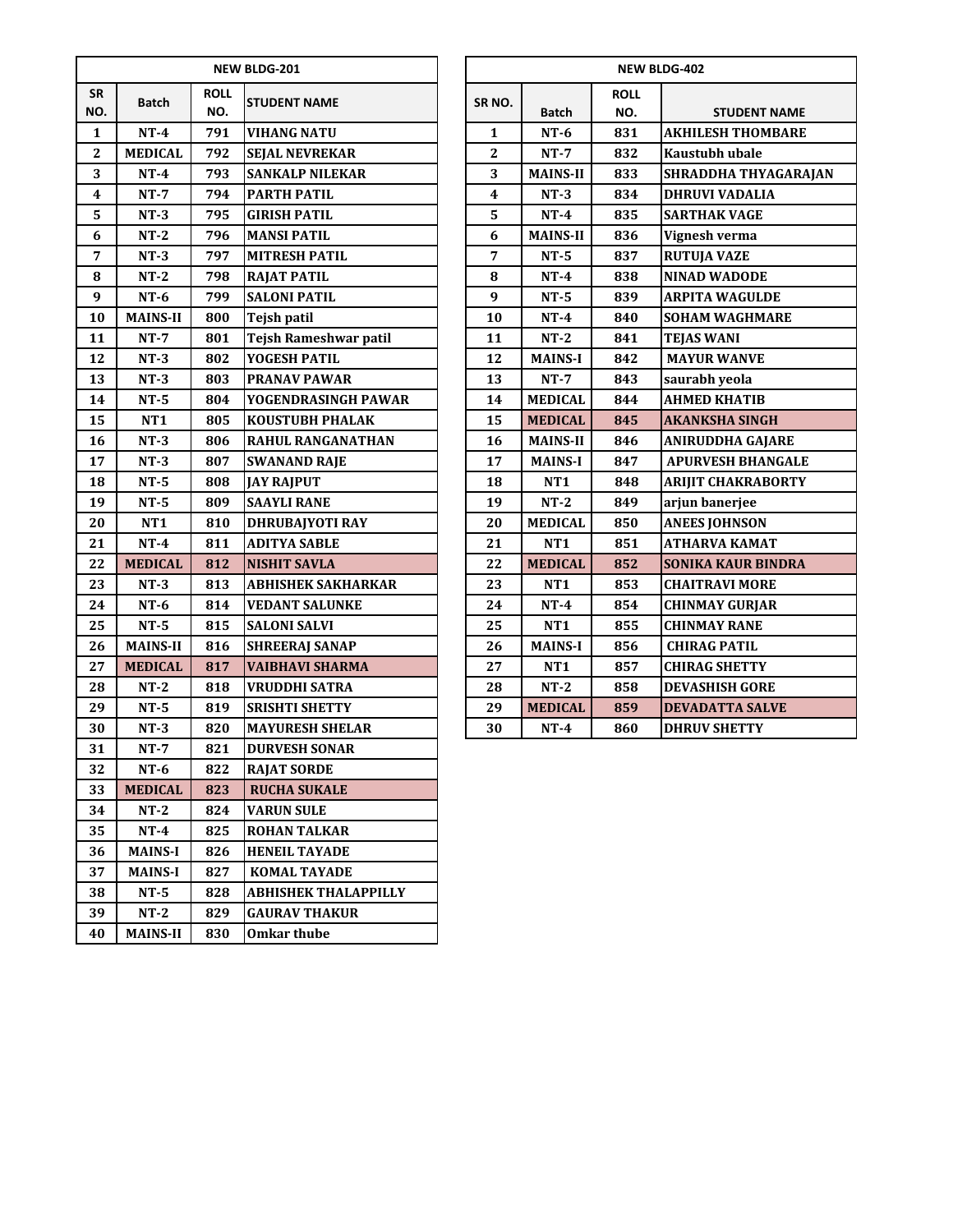|                  |                 |                    | OLD BLDG-101                  | OLD BLDG-102 |                  |                 |                    |                              |  |  |
|------------------|-----------------|--------------------|-------------------------------|--------------|------------------|-----------------|--------------------|------------------------------|--|--|
| <b>SR</b><br>NO. | <b>Batch</b>    | <b>ROLL</b><br>NO. | <b>STUDENT NAME</b>           |              | <b>SR</b><br>NO. | <b>Batch</b>    | <b>ROLL</b><br>NO. | <b>STUDENT NAME</b>          |  |  |
| 1                | $NT-2$          | 861                | <b>HRISHIRAJ MANDLIK</b>      |              | 1                | $NT-4$          | 901                | <b>GOVIND AGRAWAL</b>        |  |  |
| $\boldsymbol{2}$ | <b>NT1</b>      | 862                | <b>ISHAN GOEL</b>             |              | 2                | $NT-2$          | 902                | <b>MOHAMMED AAREM PARVEZ</b> |  |  |
| 3                | $NT-2$          | 863                | <b>ISHWAR CHAUDHARI</b>       |              | 3                | $NT-4$          | 903                | <b>Adidev Vinaik</b>         |  |  |
| $\boldsymbol{4}$ | <b>NT1</b>      | 864                | <b>JEET PAVANI</b>            |              | $\boldsymbol{4}$ | $NT-3$          | 904                | <b>AKHIL VARYANI</b>         |  |  |
| 5                | NT <sub>1</sub> | 865                | <b>KUMARESH RAMESH</b>        |              | 5                | NT <sub>1</sub> | 905                | <b>AKSHATA DALVI</b>         |  |  |
| 6                | NT1             | 866                | <b>MANAS MAHAJAN</b>          |              | 6                | <b>NT1</b>      | 906                | <b>AYUSHI KARANDE</b>        |  |  |
| 7                | <b>NT1</b>      | 867                | <b>MANISH SAINANI</b>         |              | 7                | $NT-2$          | 907                | <b>CHINAR AMRUTKAR</b>       |  |  |
| 8                | <b>MEDICAL</b>  | 868                | <b>MAYURESH BADGUJAR</b>      |              | 8                | $NT-3$          | 908                | <b>CHIRAG BELLARA</b>        |  |  |
| 9                | $NT-5$          | 869                | <b>MIHIR KURKURE</b>          |              | 9                | $NT-2$          | 909                | <b>GAURAV SANGLE</b>         |  |  |
| 10               | $NT-2$          | 870                | <b>MITHILESH VEKHANDE</b>     |              | 10               | $NT-2$          | 910                | <b>ISHA ARORA</b>            |  |  |
| 11               | <b>MEDICAL</b>  | 871                | <b>M. MUKUND RAJU</b>         |              | 11               | <b>MEDICAL</b>  | 911                | <b>JANHAVI JOSHI</b>         |  |  |
| 12               | $NT-5$          | 872                | <b>NIDHI MENON</b>            |              | 12               | <b>NT1</b>      | 912                | <b>KEVIN SHAH</b>            |  |  |
| 13               | NT1             | 873                | <b>NIHARIKA IYER</b>          |              | 13               | $NT-6$          | 913                | <b>MADHAV KANBUR</b>         |  |  |
| 14               | <b>NT1</b>      | 874                | <b>NIKHIL NEMADE</b>          |              | 14               | $NT-5$          | 914                | <b>MAITREYEE LIKHITE</b>     |  |  |
| 15               | <b>MEDICAL</b>  | 875                | <b>NIRALI SEJPAL</b>          |              | 15               | $NT-6$          | 915                | <b>MEENAL KAMALAKAR</b>      |  |  |
| 16               | $NT-3$          | 876                | <b>OMKAR KHANDPEKAR</b>       |              | 16               | $NT-3$          | 916                | <b>KARAN JAVALI</b>          |  |  |
| 17               | $NT-4$          | 877                | PRANJALI TEMBHURNIKAR         |              | 17               | $NT-2$          | 917                | <b>KAUSTUBH TALELE</b>       |  |  |
| 18               | <b>NT1</b>      | 878                | <b>RADHIKA TEKADE</b>         |              | 18               | $NT-2$          | 918                | <b>KEYUR PANCHAL</b>         |  |  |
| 19               | <b>NT1</b>      | 879                | <b>RAHUL NAIR</b>             |              | 19               | $NT-5$          | 919                | <b>KUNJ MEHTA</b>            |  |  |
| 20               | <b>NT1</b>      | 880                | <b>RAJ SHAH</b>               |              | 20               | $NT-3$          | 920                | <b>NIKUNJ MOHOTA</b>         |  |  |
| 21               | NT1             | 881                | <b>ROHAN KAMATH</b>           |              | 21               | <b>NT1</b>      | 921                | PRARTHANA CHAKRABARTI        |  |  |
| 22               | $NT-6$          | 882                | <b>REVATI BORKHADE</b>        |              | 22               | <b>MEDICAL</b>  | 922                | <b>POMESH NEMDE</b>          |  |  |
| 23               | $NT-4$          | 883                | <b>RIKIN NANOTE</b>           |              | 23               | <b>MEDICAL</b>  | 923                | PRANALI CHOUGHULE            |  |  |
| 24               | <b>NT1</b>      | 884                | <b>RITIK DUTTA</b>            |              | 24               | $NT-6$          | 924                | <b>RIDDHESH KHATU</b>        |  |  |
| 25               | $NT-3$          | 885                | <b>SATVIK PANDEY</b>          |              | 25               | <b>MAINS-II</b> | 925                | <b>ROHAN BADGUJAR</b>        |  |  |
| 26               | $NT-6$          | 886                | <b>SALONI CHANDE</b>          |              | 26               | <b>NT1</b>      | 926                | <b>SAHIL MEHRA</b>           |  |  |
| 27               | NT1             | 887                | <b>SANKALP ALONE</b>          |              | 27               | $NT-6$          | 927                | <b>SIDDHESH KUBAL</b>        |  |  |
| 28               | <b>MAINS-I</b>  | 888                | <b>SANJANA JOSHI</b>          |              | 28               | $NT-2$          | 928                | SIDDHARTH MOHANTY            |  |  |
| 29               | $NT-3$          | 889                | <b>SOURABH GIRI</b>           |              | 29               | <b>MAINS-I</b>  | 929                | <b>SHIVANI KAMTIKAR</b>      |  |  |
| 30               | $NT-4$          | 890                | <b>SIDDHESH GUJARE</b>        |              | 30               | $NT-5$          | 930                | <b>SHIVAM SABOO</b>          |  |  |
| 31               | NT1             | 891                | <b>SHAYON DASGUPTA</b>        |              | 31               | $NT-4$          | 931                | <b>SHREERAM SESHATHRI</b>    |  |  |
| 32               | NT1             | 892                | <b>MEDHA SHAHARKAR</b>        |              | 32               | $NT-3$          | 932                | <b>SNEHAL GOSAVI</b>         |  |  |
| 33               | $NT-4$          | 893                | <b>SHYAM PATIL</b>            |              | 33               | $NT-3$          | 933                | SHRAVANI SAWANT              |  |  |
| 34               | $NT-4$          | 894                | <b>SOUMYADEEP SAMIR NANDI</b> |              | 34               | NT <sub>1</sub> | 934                | <b>SWAPNIL MORE</b>          |  |  |
| 35               | $NT-2$          | 895                | <b>SUJAY DAVBHAT</b>          |              | 35               | $NT-3$          | 935                | <b>TANVI SHAH</b>            |  |  |
| 36               | NT1             | 896                | <b>SRIRAM YENAMANDRA</b>      |              | 36               | $NT-2$          | 936                | <b>TANMAY JOSHI</b>          |  |  |
| 37               | $NT-3$          | 897                | <b>VIKHYATH SHETTY</b>        |              | 37               | NT <sub>1</sub> | 937                | <b>VANDITA SHETTY</b>        |  |  |
| 38               | $NT-2$          | 898                | YASH NAIK                     |              | 38               | $NT-3$          | 938                | VAIBHAV PAI                  |  |  |
| 39               | NT-6            | 899                | YASH MISHRA                   |              | 39               | $NT-2$          | 939                | VIKRAM GOSAVI                |  |  |
| 40               | NT1             | 900                | <b>AMAN SINGH</b>             |              | 40               | <b>MAINS-II</b> | 940                | <b>Yash Parkar</b>           |  |  |

|           | OLD BLDG-102    |                    |                              |  |  |  |  |  |
|-----------|-----------------|--------------------|------------------------------|--|--|--|--|--|
| SR<br>NO. | Batch           | <b>ROLL</b><br>NO. | <b>STUDENT NAME</b>          |  |  |  |  |  |
| 1         | NT-4            | 901                | <b>GOVIND AGRAWAL</b>        |  |  |  |  |  |
| 2         | NT-2            | 902                | <b>MOHAMMED AAREM PARVEZ</b> |  |  |  |  |  |
| 3         | NT-4            | 903                | Adidev Vinaik                |  |  |  |  |  |
| 4         | NT-3            | 904                | <b>AKHIL VARYANI</b>         |  |  |  |  |  |
| 5         | NT1             | 905                | <b>AKSHATA DALVI</b>         |  |  |  |  |  |
| 6         | NT1             | 906                | AYUSHI KARANDE               |  |  |  |  |  |
| 7         | NT-2            | 907                | <b>CHINAR AMRUTKAR</b>       |  |  |  |  |  |
| 8         | $NT-3$          | 908                | <b>CHIRAG BELLARA</b>        |  |  |  |  |  |
| 9         | $NT-2$          | 909                | <b>GAURAV SANGLE</b>         |  |  |  |  |  |
| 10        | NT-2            | 910                | <b>ISHA ARORA</b>            |  |  |  |  |  |
| 11        | <b>MEDICAL</b>  | 911                | <b>JANHAVI JOSHI</b>         |  |  |  |  |  |
| 12        | NT1             | 912                | <b>KEVIN SHAH</b>            |  |  |  |  |  |
| 13        | NT-6            | 913                | MADHAV KANBUR                |  |  |  |  |  |
| 14        | NT-5            | 914                | <b>MAITREYEE LIKHITE</b>     |  |  |  |  |  |
| 15        | $NT-6$          | 915                | <b>MEENAL KAMALAKAR</b>      |  |  |  |  |  |
| 16        | $NT-3$          | 916                | <b>KARAN JAVALI</b>          |  |  |  |  |  |
| 17        | $NT-2$          | 917                | KAUSTUBH TALELE              |  |  |  |  |  |
| 18        | $NT-2$          | 918                | <b>KEYUR PANCHAL</b>         |  |  |  |  |  |
| 19        | $NT-5$          | 919                | <b>KUNJ MEHTA</b>            |  |  |  |  |  |
| 20        | $NT-3$          | 920                | <b>NIKUNJ MOHOTA</b>         |  |  |  |  |  |
| 21        | NT1             | 921                | PRARTHANA CHAKRABARTI        |  |  |  |  |  |
| 22        | <b>MEDICAL</b>  | 922                | <b>POMESH NEMDE</b>          |  |  |  |  |  |
| 23        | <b>MEDICAL</b>  | 923                | PRANALI CHOUGHULE            |  |  |  |  |  |
| 24        | NT-6            | 924                | <b>RIDDHESH KHATU</b>        |  |  |  |  |  |
| 25        | <b>MAINS-II</b> | 925                | <b>ROHAN BADGUJAR</b>        |  |  |  |  |  |
| 26        | <b>NT1</b>      | 926                | <b>SAHIL MEHRA</b>           |  |  |  |  |  |
| 27        | $NT-6$          | 927                | SIDDHESH KUBAL               |  |  |  |  |  |
| 28        | $NT-2$          | 928                | SIDDHARTH MOHANTY            |  |  |  |  |  |
| 29        | <b>MAINS-I</b>  | 929                | <b>SHIVANI KAMTIKAR</b>      |  |  |  |  |  |
| 30        | $NT-5$          | 930                | <b>SHIVAM SABOO</b>          |  |  |  |  |  |
| 31        | $NT-4$          | 931                | SHREERAM SESHATHRI           |  |  |  |  |  |
| 32        | NT-3            | 932                | <b>SNEHAL GOSAVI</b>         |  |  |  |  |  |
| 33        | $NT-3$          | 933                | SHRAVANI SAWANT              |  |  |  |  |  |
| 34        | NT1             | 934                | <b>SWAPNIL MORE</b>          |  |  |  |  |  |
| 35        | $NT-3$          | 935                | TANVI SHAH                   |  |  |  |  |  |
| 36        | $NT-2$          | 936                | <b>TANMAY JOSHI</b>          |  |  |  |  |  |
| 37        | NT1             | 937                | <b>VANDITA SHETTY</b>        |  |  |  |  |  |
| 38        | $NT-3$          | 938                | VAIBHAV PAI                  |  |  |  |  |  |
| 39        | NT-2            | 939                | VIKRAM GOSAVI                |  |  |  |  |  |
| 40        | <b>MAINS-II</b> | 940                | Yash Parkar                  |  |  |  |  |  |
| 41        | <b>MEDICAL</b>  | 941                | <b>TANYA NAIR</b>            |  |  |  |  |  |
| 42        | medical         | 942                | Dhanashree Bhise             |  |  |  |  |  |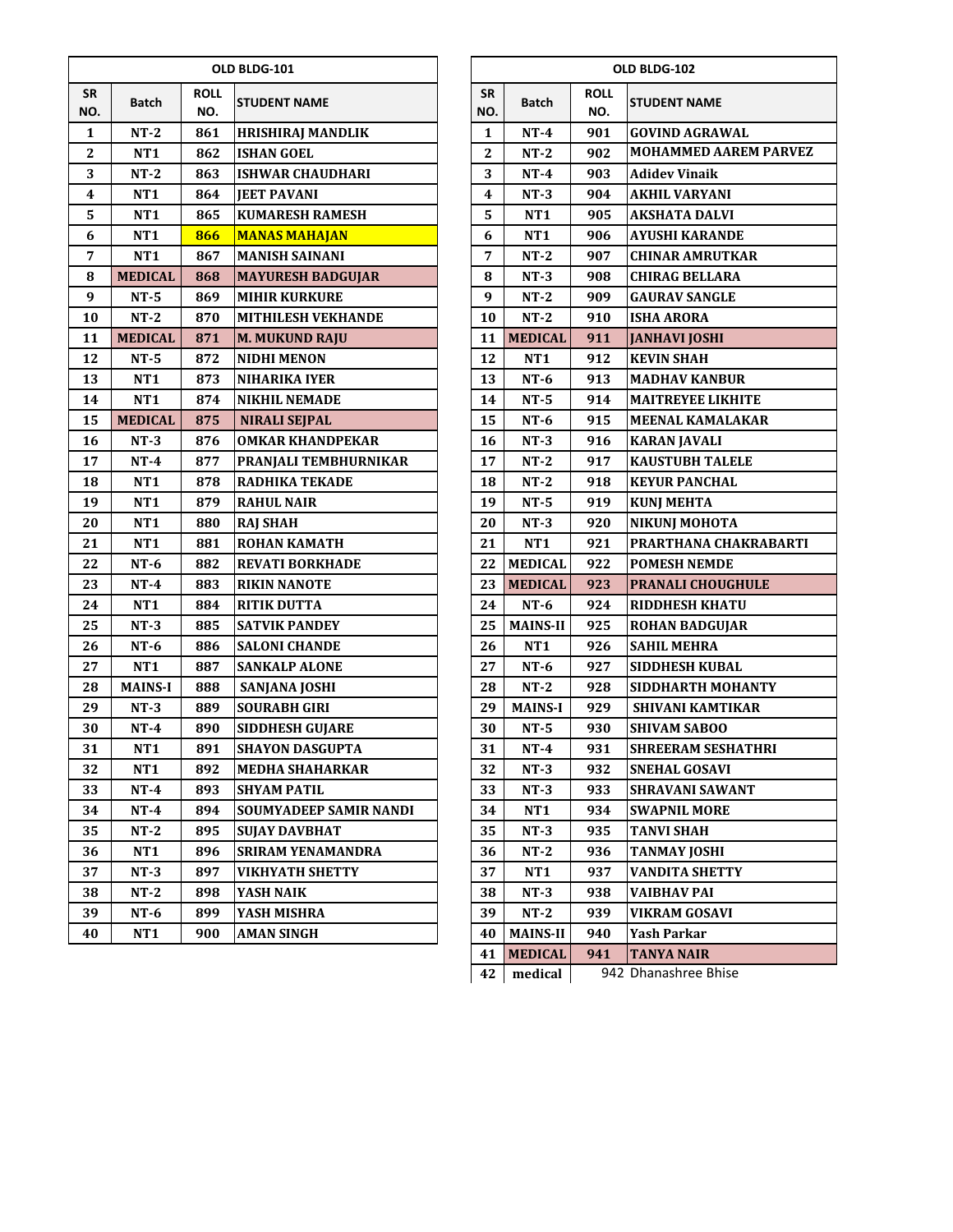|                  |                |                    | OLD BLDG-201                |              |                 |                    | OLD BLDG-202              |
|------------------|----------------|--------------------|-----------------------------|--------------|-----------------|--------------------|---------------------------|
| <b>SR</b><br>NO. | <b>Batch</b>   | <b>ROLL</b><br>NO. | <b>STUDENT NAME</b>         | SR NO.       | <b>Batch</b>    | <b>ROLL</b><br>NO. | <b>STUDENT NAME</b>       |
| 1                | $NT-5$         | P195               | <b>AKASH KHATU</b>          | 1            | $NT-2$          | P226               | <b>ANUJ DALMIA</b>        |
| $\mathbf{2}$     | $NT-3$         | P196               | <b>AAYOUSH DUBEY</b>        | $\mathbf{2}$ | $NT-4$          | P227               | <b>VEDANT DALVI</b>       |
| 3                | $NT-2$         | P197               | <b>ABHISHEK NAYAK</b>       | 3            | <b>MEDICAL</b>  | P228               | <b>KOMAL DASWANI</b>      |
| 4                | $NT-3$         | P198               | <b>ABHISHEK ROY</b>         | 4            | <b>MEDICAL</b>  | P229               | <b>SAKSHI DESHMUKH</b>    |
| 5                | <b>MAINS-I</b> | P <sub>199</sub>   | <b>ABHISHEK RAO</b>         | 5            | <b>MAINS-I</b>  | P230               | <b>ASIT DESHPANDE</b>     |
| 6                | $NT-3$         | P200               | <b>ABHISHEK SHINDE</b>      | 6            | $NT-4$          | P231               | <b>BHUMIKA DHAMANE</b>    |
| 7                | $NT-5$         | P <sub>201</sub>   | <b>ADITYA PRABHU</b>        | 7            | <b>MEDICAL</b>  | P232               | EHTESHAM ALI              |
| 8                | $NT-2$         | P202               | <b>ADITYA SHAHANE</b>       | 8            | <b>MAINS-II</b> | P233               | rujul Gala                |
| 9                | $NT-6$         | P203               | <b>ADITYA VARADARAI</b>     | 9            | $NT-3$          | P234               | <b>ARHANTI GAWDE</b>      |
| 10               | $NT-2$         | P204               | <b>NISHAD AHERRAO</b>       | 10           | $NT-6$          | P235               | PRAJKTA GHOLAP            |
| 11               | $NT-5$         | P205               | <b>AJAY CHERIAN</b>         | 11           | $NT-6$          | P236               | <b>MANISHA GUPTA</b>      |
| 12               | <b>MAINS-I</b> | P206               | <b>AKASH CHAUDHARI</b>      | 12           | $NT-6$          | P237               | <b>Hardik shah</b>        |
| 13               | <b>MEDICAL</b> | P207               | <b>ALISHA NAIK</b>          | 13           | $NT-4$          | P238               | <b>HIMANI THAKKAR</b>     |
| 14               | $NT-3$         | P208               | <b>AMBASHRI PURKAYASTHA</b> | 14           | $NT-4$          | P239               | <b>HRISHIKESH ROY</b>     |
| 15               | $NT-6$         | P209               | <b>AMOGH AMIN</b>           | 15           | <b>MAINS-II</b> | P <sub>240</sub>   | <b>ISHA GAJJAR</b>        |
| 16               | $NT-4$         | P <sub>210</sub>   | <b>ANIRUDHA SAMANT</b>      | 16           | $NT-5$          | P241               | <b>ROHIT JADHAV</b>       |
| 17               | <b>MAINS-I</b> | P211               | <b>ANTEEK BHATTACHARYA</b>  | 17           | <b>MAINS-II</b> | P242               | <b>NIDHI JAIN</b>         |
| 18               | <b>MEDICAL</b> | P212               | <b>AQUIB RAUT</b>           | 18           | $NT-3$          | P243               | <b>JAYDEEP BORKAR</b>     |
| 19               | <b>MEDICAL</b> | P213               | <b>ASAWARI SANGELKAR</b>    | 19           | $NT-4$          | P244               | <b>JAYESH KUMAR</b>       |
| 20               | $NT-2$         | P214               | <b>ASTITVA CHAUHAN</b>      | 20           | $NT-6$          | P245               | <b>ARJUN JESWANI</b>      |
| 21               | <b>MAINS-I</b> | P215               | <b>ATUL CHITANVIS</b>       | 21           | <b>MAINS-II</b> | P246               | <b>IINI Biju</b>          |
| 22               | <b>MAINS-I</b> | P216               | <b>AVANTIKA MAHALINGAM</b>  | 22           | $NT-5$          | P247               | <b>SIMMAR KALSI</b>       |
| 23               | $NT-2$         | P217               | <b>AVIRAL JAIN</b>          | 23           | <b>MAINS-I</b>  | P248               | <b>KALYANI KARADKHELK</b> |
| 24               | $NT-6$         | P218               | <b>AYUSH GUHA</b>           | 24           | $NT-3$          | P <sub>249</sub>   | <b>VIKRAM KHAPRE</b>      |
| 25               | $NT-6$         | P219               | <b>SNEHAL BHALEGHARE</b>    | 25           | $NT-3$          | P <sub>250</sub>   | <b>TANMAY KONNUR</b>      |
| 26               | $NT-4$         | P220               | <b>VAISHNAVI BHATE</b>      | 26           | $NT-7$          | P251               | Akanksha koshti           |
| 27               | $NT-2$         | P221               | <b>CHANDAN YADAV</b>        | 27           | $NT-5$          | P252               | TANAYA KULKARNI           |
| 28               | $NT-4$         | P222               | PRATHAMESH CHARATI          | 28           | $NT-5$          | P <sub>253</sub>   | <b>SHARVARI LAD</b>       |
| 29               | $NT-3$         | P223               | <b>MIHIR CHITRE</b>         | 29           | $NT-4$          | P254               | <b>PUSHKAR LAKHE</b>      |
| 30               | $NT-5$         | P224               | <b>VARUN CHAUDHARI</b>      | 30           | $NT-3$          | P255               | <b>HARISH SUBRAMANYAN</b> |
| 31               | $NT-6$         | P225               | <b>SWAPNEEL CHOWDHARY</b>   |              |                 |                    |                           |

|                         |                |                    | OLD BLDG-201               | OLD BLDG-202 |                 |                    |                           |  |  |  |
|-------------------------|----------------|--------------------|----------------------------|--------------|-----------------|--------------------|---------------------------|--|--|--|
| SR.<br>۱O.              | <b>Batch</b>   | <b>ROLL</b><br>NO. | <b>STUDENT NAME</b>        | SR NO.       | <b>Batch</b>    | <b>ROLL</b><br>NO. | <b>STUDENT NAME</b>       |  |  |  |
| $\mathbf{1}$            | $NT-5$         | P <sub>195</sub>   | <b>AKASH KHATU</b>         | $\mathbf{1}$ | $NT-2$          | P226               | <b>ANUJ DALMIA</b>        |  |  |  |
| $\mathbf{2}$            | $NT-3$         | P <sub>196</sub>   | <b>AAYOUSH DUBEY</b>       | $\mathbf{2}$ | $NT-4$          | P227               | <b>VEDANT DALVI</b>       |  |  |  |
| 3                       | $NT-2$         | P197               | <b>ABHISHEK NAYAK</b>      | 3            | <b>MEDICAL</b>  | <b>P228</b>        | <b>KOMAL DASWANI</b>      |  |  |  |
| $\overline{\mathbf{4}}$ | $NT-3$         | P <sub>198</sub>   | <b>ABHISHEK ROY</b>        | 4            | <b>MEDICAL</b>  | P <sub>229</sub>   | <b>SAKSHI DESHMUKH</b>    |  |  |  |
| 5                       | <b>MAINS-I</b> | P <sub>199</sub>   | <b>ABHISHEK RAO</b>        | 5            | <b>MAINS-I</b>  | P <sub>230</sub>   | <b>ASIT DESHPANDE</b>     |  |  |  |
| 6                       | $NT-3$         | P200               | <b>ABHISHEK SHINDE</b>     | 6            | $NT-4$          | P231               | <b>BHUMIKA DHAMANE</b>    |  |  |  |
| $\overline{7}$          | $NT-5$         | P201               | <b>ADITYA PRABHU</b>       | 7            | <b>MEDICAL</b>  | P232               | <b>EHTESHAM ALI</b>       |  |  |  |
| 8                       | $NT-2$         | P202               | <b>ADITYA SHAHANE</b>      | 8            | <b>MAINS-II</b> | P233               | rujul Gala                |  |  |  |
| 9                       | $NT-6$         | P203               | <b>ADITYA VARADARAJ</b>    | 9            | $NT-3$          | P234               | <b>ARHANTI GAWDE</b>      |  |  |  |
| 10                      | $NT-2$         | P204               | <b>NISHAD AHERRAO</b>      | 10           | $NT-6$          | P235               | PRAJKTA GHOLAP            |  |  |  |
| 11                      | $NT-5$         | P205               | <b>AJAY CHERIAN</b>        | 11           | $NT-6$          | P236               | <b>MANISHA GUPTA</b>      |  |  |  |
| 12                      | <b>MAINS-I</b> | P206               | <b>AKASH CHAUDHARI</b>     | 12           | $NT-6$          | P237               | <b>Hardik shah</b>        |  |  |  |
| 13                      | <b>MEDICAL</b> | P <sub>207</sub>   | ALISHA NAIK                | 13           | $NT-4$          | P238               | <b>HIMANI THAKKAR</b>     |  |  |  |
| 14                      | $NT-3$         | P <sub>208</sub>   | AMBASHRI PURKAYASTHA       | 14           | $NT-4$          | P239               | <b>HRISHIKESH ROY</b>     |  |  |  |
| 15                      | $NT-6$         | P <sub>209</sub>   | <b>AMOGH AMIN</b>          | 15           | <b>MAINS-II</b> | P <sub>240</sub>   | <b>ISHA GAJJAR</b>        |  |  |  |
| 16                      | $NT-4$         | P <sub>210</sub>   | <b>ANIRUDHA SAMANT</b>     | 16           | $NT-5$          | P241               | <b>ROHIT JADHAV</b>       |  |  |  |
| 17                      | <b>MAINS-I</b> | P211               | <b>ANTEEK BHATTACHARYA</b> | 17           | <b>MAINS-II</b> | P242               | <b>NIDHI JAIN</b>         |  |  |  |
| 18                      | <b>MEDICAL</b> | P212               | <b>AQUIB RAUT</b>          | 18           | $NT-3$          | P243               | <b>JAYDEEP BORKAR</b>     |  |  |  |
| 19                      | <b>MEDICAL</b> | P213               | <b>ASAWARI SANGELKAR</b>   | 19           | $NT-4$          | P244               | <b>JAYESH KUMAR</b>       |  |  |  |
| 20                      | $NT-2$         | P214               | <b>ASTITVA CHAUHAN</b>     | 20           | $NT-6$          | P245               | <b>ARJUN JESWANI</b>      |  |  |  |
| 21                      | <b>MAINS-I</b> | P215               | <b>ATUL CHITANVIS</b>      | 21           | <b>MAINS-II</b> | P246               | <b>IINI Biju</b>          |  |  |  |
| 22                      | <b>MAINS-I</b> | P216               | <b>AVANTIKA MAHALINGAM</b> | 22           | $NT-5$          | P247               | <b>SIMMAR KALSI</b>       |  |  |  |
| 23                      | $NT-2$         | P217               | <b>AVIRAL JAIN</b>         | 23           | <b>MAINS-I</b>  | P248               | KALYANI KARADKHELKAR      |  |  |  |
| 24                      | $NT-6$         | P218               | <b>AYUSH GUHA</b>          | 24           | $NT-3$          | P <sub>249</sub>   | <b>VIKRAM KHAPRE</b>      |  |  |  |
| 25                      | $NT-6$         | P219               | <b>SNEHAL BHALEGHARE</b>   | 25           | $NT-3$          | P <sub>250</sub>   | <b>TANMAY KONNUR</b>      |  |  |  |
| 26                      | $NT-4$         | P220               | <b>VAISHNAVI BHATE</b>     | 26           | $NT-7$          | P251               | Akanksha koshti           |  |  |  |
| 27                      | $NT-2$         | P221               | <b>CHANDAN YADAV</b>       | 27           | $NT-5$          | P <sub>252</sub>   | <b>TANAYA KULKARNI</b>    |  |  |  |
| 28                      | $NT-4$         | P222               | PRATHAMESH CHARATI         | 28           | $NT-5$          | P253               | <b>SHARVARI LAD</b>       |  |  |  |
| 29                      | $NT-3$         | P223               | <b>MIHIR CHITRE</b>        | 29           | $NT-4$          | P254               | <b>PUSHKAR LAKHE</b>      |  |  |  |
| 30                      | $NT-5$         | P224               | <b>VARUN CHAUDHARI</b>     | 30           | $NT-3$          | P <sub>255</sub>   | <b>HARISH SUBRAMANYAN</b> |  |  |  |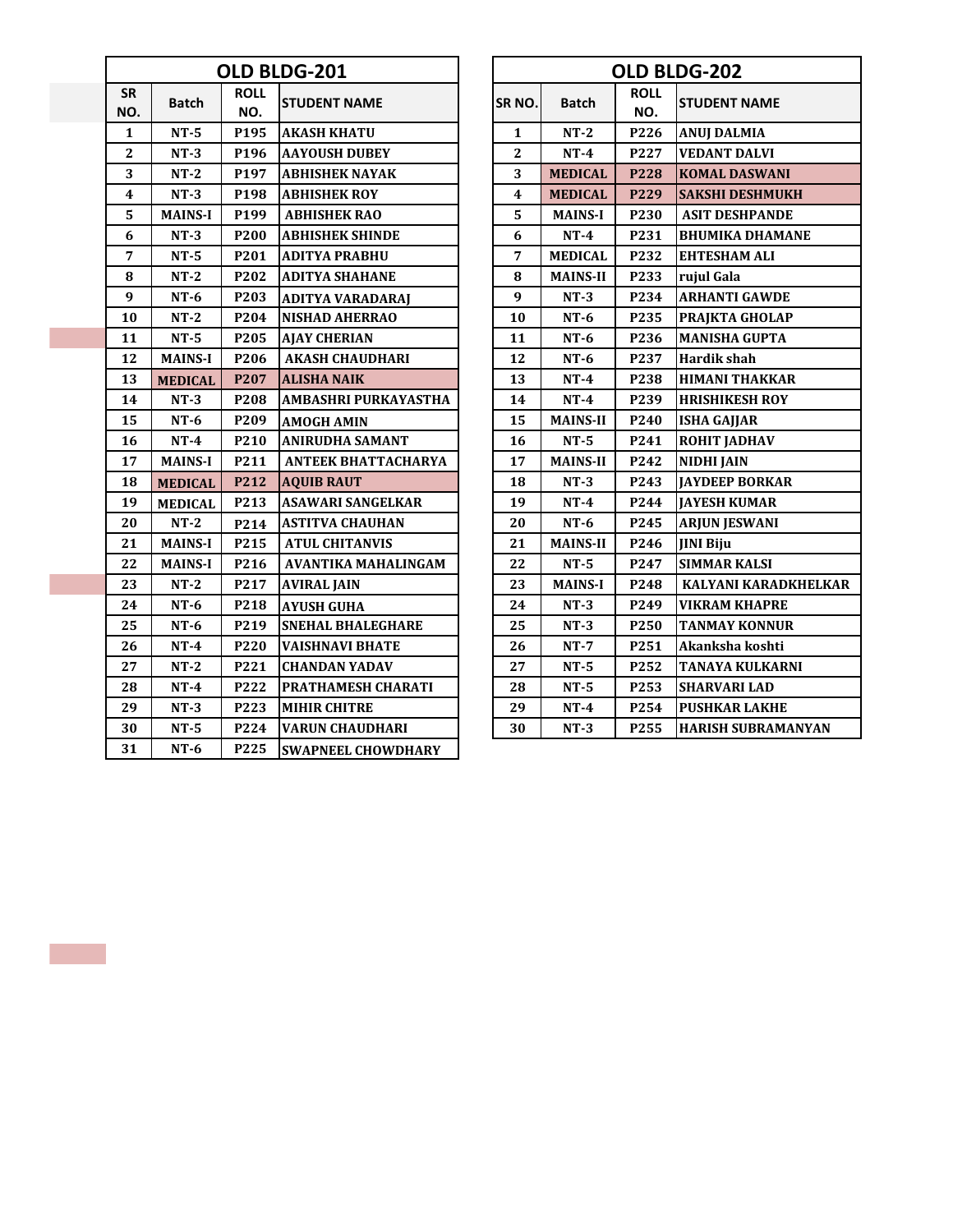|           | OLD BLDG-301        |                  |                                          |  | OLD BLDG-303 |                 |             |                             |  |  |
|-----------|---------------------|------------------|------------------------------------------|--|--------------|-----------------|-------------|-----------------------------|--|--|
| <b>SR</b> | Batch               | <b>ROLL</b>      |                                          |  | <b>SR</b>    |                 | <b>ROLL</b> |                             |  |  |
| NO.       |                     | NO.              | <b>STUDENT NAME</b>                      |  | NO.          | Batch           | NO.         | STUDENT NAME                |  |  |
| 1         | <b>MEDICAL</b>      | P256             | VALLARI MALANDKAR                        |  | 1            | <b>MAINS-I</b>  | P306        | <b>BINITH SHETTY</b>        |  |  |
| 2         | NT-2                | P257             | <b>JAINEIL MANDAVIA</b>                  |  | 2            | NT1             | P307        | SARVESH SHIMPI              |  |  |
| 3         | <b>MEDICAL</b>      | P258             | VAISHANAVI MANE                          |  | 3            | NT-5            | <b>P308</b> | SHREERAM NARAYANAN          |  |  |
| 4         | <b>MAINS-I</b>      | P <sub>259</sub> | <b>MANPREET SANDHU</b>                   |  | 4            | <b>MEDICAL</b>  | P309        | <b>SHRIYA CHANDRASEKHAR</b> |  |  |
| 5         | <b>MAINS-I</b>      | P260             | <b>MIHIR SURTI</b>                       |  | 5            | NT-2            | P310        | <b>SIDDARTH MENON</b>       |  |  |
| 6         | NT-5                | P261             | VINAYAK MIRANI                           |  | 6            | <b>MAINS-I</b>  | P311        | SIDDHI BOTHRAA              |  |  |
| 7         | <b>MAINS-I</b>      | P262             | ANANYA MITRA                             |  | 7            | NT-4            | P312        | ABHISHEK SINGH              |  |  |
| 8         | <b>MAINS-I</b>      | P263             | <b>ADITYA MOHANTY</b>                    |  | 8            | NT-6            | P313        | AMAN SINGH                  |  |  |
| 9         | NT-3                | P264             | <b>SARTHAK MOKASHI</b>                   |  | 9            | <b>MEDICAL</b>  | P314        | <b>SUDHANSHU SINGH</b>      |  |  |
| 10        | NT-5                | P265             | NIKITA MORYANI                           |  | 10           | NT-4            | P315        | <b>SNEHAL BAKRE</b>         |  |  |
| 11        | NT-4                | P266             | VEDANGI NAIGAONKAR                       |  | 11           | NT-3            | P316        | SOMIL SUDHIR DUA            |  |  |
| 12        | <b>MAINS-I</b>      | P267             | SAHIL NAIR                               |  | 12           | <b>MAINS-I</b>  | P317        | SUDARSHAN PARTHASARATHY     |  |  |
| 13        | <b>NT-5</b>         | P268             | <b>NANDINI SINHA</b>                     |  | 13           | NT1             | P318        | <b>TANISHQ JADHAV</b>       |  |  |
| 14        | NT-6                | P269             | <b>AKASH NARANG</b>                      |  | 14           | <b>MAINS-II</b> | P319        | TANMAY PATIL                |  |  |
| 15        | <b>NT-5</b>         | P <sub>270</sub> | <b>NOELLA NORONHA</b>                    |  | 15           | <b>MEDICAL</b>  | P320        | <b>TANUSHRI KARMAKAR</b>    |  |  |
| 16        | NT-4                | P271             | <b>OMKAR DESHMUKHE</b>                   |  | 16           | NT-7            | P321        | Suraj Thakkar               |  |  |
| 17        | NT-7                | P272             | Mayuresh pandey                          |  | 17           | <b>MAINS-I</b>  | P322        | THEJAS BHARADWAJ            |  |  |
| 18        | NT-6                | P273             | <b>JATIN PARAB</b>                       |  | 18           | NT-4            | P323        | <b>NIMISH THUBE</b>         |  |  |
| 19        | NT-4                | P274             | <b>SHREYASI PATEL</b>                    |  | 19           | NT-5            | P324        | TUSHAR PANHALKAR            |  |  |
| 20        | NT-7                | P275             | ASHANA PATIL                             |  | 20           | <b>MEDICAL</b>  | P325        | UJJWAL YADAV                |  |  |
| 21        | NT-5                | P276             | ADITYA PAWAR                             |  | 21           | <b>MEDICAL</b>  | P326        | KRISHNA VADOR               |  |  |
| 22        | <b>MAINS-I</b>      | P277             | <b>SHRUTI PAWAR</b>                      |  | 22           | NT-4            | P327        | VEDANG GUPTE                |  |  |
| 23        | <b>MAINS-II</b>     | P278             | PRIYANKA PEREIRA                         |  | 23           | NT1             | P328        | VIKRAM KUMAR                |  |  |
| 24        | NT-3                | P279             | <b>PRANHITA SINGH</b>                    |  | 24           | NT-3            | P329        | VINAY MAHESHWARI            |  |  |
| 25        | <b>MAINS-I</b>      | P280             | <b>RAHUL JADHAV</b>                      |  | 25           | NT-3            | P330        | VISHAL PARIKH               |  |  |
| 26        | NT-6                | P281             | SIDDHARTH RAI                            |  | 26           | NT-5            | P331        | VIVEK VISHWANATHAN          |  |  |
| 27        | NT1                 | P282             | <b>RAJEEV NATESHKUMAR</b>                |  | 27           | NT-2            | P332        | <b>MADHAV WAGLE</b>         |  |  |
| 28        | NT-3                | P283             | <b>ADITYA RANKA</b>                      |  | 28           | NT-2            | P333        | YASH KESKAR                 |  |  |
| 29        | NT-5                | P284             | <b>RAUNAK BHANUSHALI</b>                 |  |              |                 |             |                             |  |  |
| 30        | <b>MEDICAL</b>      | P285             | <b>RIDDHI BOTHRAA</b>                    |  |              |                 |             |                             |  |  |
| 31        | NT-6                | P286             | <b>RIDHIMA RATHI</b>                     |  |              |                 |             |                             |  |  |
| 32        | <b>NT-1</b>         | P287             | <b>RISHIKESH PRABHU</b>                  |  |              |                 |             |                             |  |  |
| 33        | <b>NT-2</b>         | P288             | RITIKA SHRIVASTAVA                       |  |              |                 |             |                             |  |  |
| 34        | NT-5                | P289             | <b>ROHIT ROHRA</b>                       |  |              |                 |             |                             |  |  |
| 35        | MEDICAL             | P290             | <b>RUSHI MEHTA</b>                       |  |              |                 |             |                             |  |  |
| 36        | NT1                 | P291             | <b>RUTUJA PATHAK</b>                     |  |              |                 |             |                             |  |  |
| 37        | NT-3                | P292             | VATSAL SACHDE                            |  |              |                 |             |                             |  |  |
| 38        | MEDICAL             | P293             | <b>SAMRUDDHI NANDE</b>                   |  |              |                 |             |                             |  |  |
| 39        | <b>NT-3</b>         | P294             | <b>SANJEET SHETTY</b>                    |  |              |                 |             |                             |  |  |
| 40        |                     |                  |                                          |  |              |                 |             |                             |  |  |
|           | <b>MAINS-I</b>      | P295<br>P296     | SARABJEET SINGH SEHRA                    |  |              |                 |             |                             |  |  |
| 41<br>42  | NT-4<br><b>NT-3</b> | P297             | <b>GAURAV SARKAR</b><br>Pratik Satyarthi |  |              |                 |             |                             |  |  |
| 43        | NT-6                | P298             | <b>KSHITIJA SHAH</b>                     |  |              |                 |             |                             |  |  |
| 44        | NT-7                | P299             | neel shah                                |  |              |                 |             |                             |  |  |
| 45        | <b>MEDICAL</b>      | <b>P300</b>      | <b>HIMNA MOIN UL HAQ SHAIKH</b>          |  |              |                 |             |                             |  |  |
| 46        | NT-5                | P301             | SHARVIL ARJUNWADKAR                      |  |              |                 |             |                             |  |  |
| 47        | <b>MAINS-II</b>     | P302             | <b>TEJAS SHELATKAR</b>                   |  |              |                 |             |                             |  |  |
| 48        | NT-4                | P303             | <b>PRATIK SHENDARKAR</b>                 |  |              |                 |             |                             |  |  |
| 49        | <b>MAINS-I</b>      | P304             | <b>ASHWIN SHENOLIKAR</b>                 |  |              |                 |             |                             |  |  |
| 50        | <b>MAINS-I</b>      | P305             | <b>AAYUSH SHETTY</b>                     |  |              |                 |             |                             |  |  |

| OLD BLDG-303   |                 |             |                           |  |  |  |  |  |  |
|----------------|-----------------|-------------|---------------------------|--|--|--|--|--|--|
| <b>SR</b>      |                 | <b>ROLL</b> |                           |  |  |  |  |  |  |
| NO.            | Batch           | NO.         | <b>STUDENT NAME</b>       |  |  |  |  |  |  |
| 1              | <b>MAINS-I</b>  | P306        | <b>BINITH SHETTY</b>      |  |  |  |  |  |  |
| $\overline{2}$ | NT1             | P307        | SARVESH SHIMPI            |  |  |  |  |  |  |
| 3              | NT-5            | P308        | SHREERAM NARAYANAN        |  |  |  |  |  |  |
| 4              | <b>MEDICAL</b>  | P309        | SHRIYA CHANDRASEKHAR      |  |  |  |  |  |  |
| 5              | <b>NT-2</b>     | P310        | <b>SIDDARTH MENON</b>     |  |  |  |  |  |  |
| 6              | <b>MAINS-I</b>  | P311        | SIDDHI BOTHRAA            |  |  |  |  |  |  |
| 7              | NT-4            | P312        | ABHISHEK SINGH            |  |  |  |  |  |  |
| 8              | <b>NT-6</b>     | P313        | AMAN SINGH                |  |  |  |  |  |  |
| 9              | <b>MEDICAL</b>  | P314        | SUDHANSHU SINGH           |  |  |  |  |  |  |
| 10             | NT-4            | <b>P315</b> | <b>SNEHAL BAKRE</b>       |  |  |  |  |  |  |
| 11             | NT 3            | P316        | SOMIL SUDHIR DUA          |  |  |  |  |  |  |
| 12             | <b>MAINS-I</b>  | P317        | SUDARSHAN PARTHASARATHY   |  |  |  |  |  |  |
| 13             | NT <sub>1</sub> | P318        | TANISHQ JADHAV            |  |  |  |  |  |  |
| 14             | <b>MAINS-II</b> | P319        | TANMAY PATIL              |  |  |  |  |  |  |
| 15             | <b>MEDICAL</b>  | P320        | <b>TANUSHRI KARMAKAR</b>  |  |  |  |  |  |  |
| 16             | NT-7            | P321        | Suraj Thakkar             |  |  |  |  |  |  |
| 17             | <b>MAINS-I</b>  | P322        | THEJAS BHARADWAJ          |  |  |  |  |  |  |
| 18             | <b>NT-4</b>     | P323        | <b>NIMISH THUBE</b>       |  |  |  |  |  |  |
| 19             | NT-5            | P324        | <b>TUSHAR PANHALKAR</b>   |  |  |  |  |  |  |
| 20             | <b>MEDICAL</b>  | <b>P325</b> | UJJWAL YADAV              |  |  |  |  |  |  |
| 21             | <b>MEDICAL</b>  | P326        | <b>KRISHNA VADOR</b>      |  |  |  |  |  |  |
| 22             | <b>NT-4</b>     | P327        | VEDANG GUPTE              |  |  |  |  |  |  |
| 23             | NT <sub>1</sub> | P328        | VIKRAM KUMAR              |  |  |  |  |  |  |
| 24             | <b>NT-3</b>     | P329        | <b>VINAY MAHESHWARI</b>   |  |  |  |  |  |  |
| 25             | <b>NT-3</b>     | P330        | VISHAL PARIKH             |  |  |  |  |  |  |
| 26             | NT-5            | P331        | <b>VIVEK VISHWANATHAN</b> |  |  |  |  |  |  |
| 27             | NT-2            | P332        | <b>MADHAV WAGLE</b>       |  |  |  |  |  |  |
| 28             | NT-2            | P333        | YASH KESKAR               |  |  |  |  |  |  |